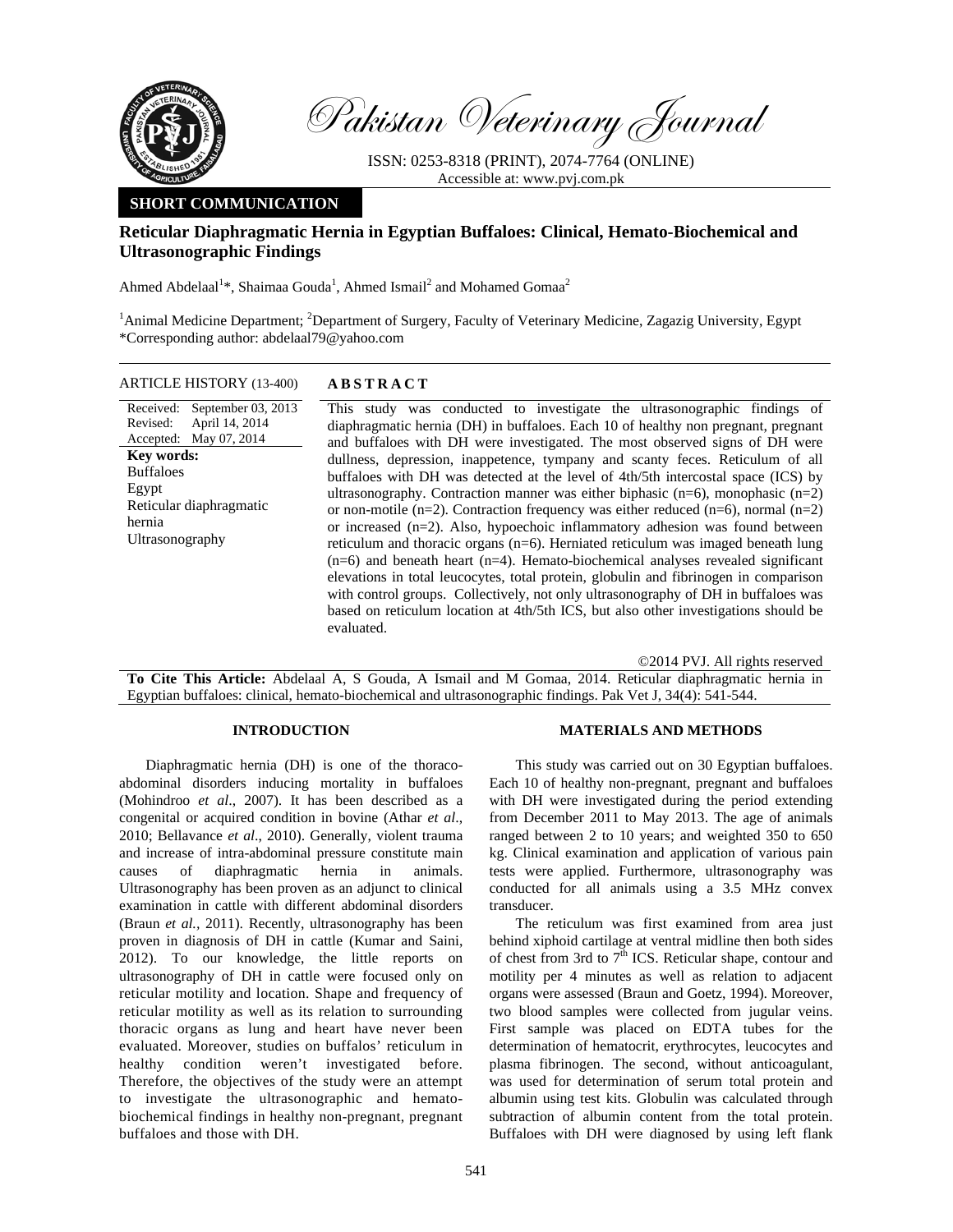| <b>Symptoms</b>                   | TVOIT DI EXITATIU            | гтехнанс                     | Diaphi agrilatic nerma               |                |
|-----------------------------------|------------------------------|------------------------------|--------------------------------------|----------------|
|                                   |                              |                              | Abnormal data                        | No. of animals |
| General condition                 | Good health condition, alert | Good health condition, alert | Dull and depressed                   | $\overline{0}$ |
| Appetite                          | Good                         | Good                         | Reduced                              | $\overline{0}$ |
| Tympany                           | Negative                     | Negative                     | Positive                             | 10             |
| Fecal consistency                 | Semi-solid                   | Semi-solid                   | Scanty soft                          | 4              |
|                                   |                              |                              | Scanty hard                          |                |
|                                   |                              |                              | <b>Diarrhea</b>                      |                |
| Regurgitation of food from mouth  | Negative                     | Negative                     | Negative                             | ь              |
|                                   |                              |                              | Positive                             |                |
| Respiratory distress and abnormal | Negative                     | Negative                     | Negative                             |                |
| lung sound*                       |                              |                              | Positive                             | 5              |
| Jugular pulsation                 | Negative                     | Negative                     | Negative                             | 8              |
|                                   |                              |                              | Positive                             | 2              |
| Murmur heart sound                | Negative                     | Negative                     | Negative                             | 8              |
|                                   |                              |                              | Positive                             |                |
| Pain tests**                      | Negative                     | Negative                     | Negative                             | 4              |
|                                   |                              |                              | Positive                             | 6              |
| Heart rate (beat/minute)          | 67.4±9.02 <sup>a</sup>       | $67.5 \pm 7.9^a$             | 70.0±5.2 <sup>a</sup> Not affected   |                |
|                                   |                              |                              | $95.6 \pm 4.9$ Increased             |                |
| Respiratory rate/ minute          | $26.7 \pm 2.9^a$             | $24.8 \pm 6.2$ <sup>a</sup>  | 24.4±1.4 <sup>a</sup> Not affected   |                |
|                                   |                              |                              | $71.6 \pm 14.9$ Increased            |                |
| Rectal temperature <sup>o</sup> c | 38.5±0.1 <sup>a</sup>        | $38.4 \pm 0.3$ <sup>a</sup>  | 38.6±0.2 <sup>a</sup> Not affected   |                |
|                                   |                              |                              | 39.7±0.3 <sup>b</sup> Increased      |                |
| Ruminal movement/ 2minutes        | $3.7 \pm 0.4^a$              | $3.1 \pm 0.5^a$              | 3.5±0.7 <sup>a</sup> Not affected    | 2              |
|                                   |                              |                              | 1.0±0.9 <sup>b</sup> Decreased       | 6              |
|                                   |                              |                              | $6.5 \pm 0.7$ <sup>c</sup> Increased | 2              |

Different superscripts in the same row indicate a significant difference at P<0.05; \* Respiratory distress include dyspnea, nasal discharge and cough while abnormal lung sound include wheezes and crackling; \*\* Pain tests include back grip test, pole test and pain percussion on the xiphoid region

Table 2: Ultrasonographic findings of reticulum in 10 buffaloes with diaphragmatic hernia in comparison with apparently healthy buffaloes (pregnant and non-pregnant)

| Symptoms                                | Non pregnant                                                                                                                                 | Pregnant                                                                 | Diaphragmatic hernia                        |                |
|-----------------------------------------|----------------------------------------------------------------------------------------------------------------------------------------------|--------------------------------------------------------------------------|---------------------------------------------|----------------|
|                                         |                                                                                                                                              |                                                                          | Abnormal data                               | No. of animals |
| Contour of reticulum                    | Half-moon shape                                                                                                                              | Half-moon shape                                                          | Undulating/ straight                        |                |
|                                         |                                                                                                                                              |                                                                          | Half moon                                   |                |
| Manner of reticular                     | <b>Biphasic</b>                                                                                                                              | <b>Biphasic</b>                                                          | <b>Biphasic</b>                             |                |
| contractions                            |                                                                                                                                              |                                                                          | Monophasic                                  |                |
|                                         |                                                                                                                                              |                                                                          | Non motile                                  |                |
| Number of reticular                     | $3.8 \pm 0.63$ <sup>a</sup>                                                                                                                  | $3.5 \pm 0.5^{\circ}$                                                    | 3.5±0.70 <sup>a</sup> Not affected          |                |
| contractions/ 4 minutes                 |                                                                                                                                              |                                                                          | $1.5\pm0.5^{\rm b}$ Decreased               |                |
|                                         |                                                                                                                                              |                                                                          | $6.5\pm0.70$ <sup>c</sup> Increased         |                |
|                                         |                                                                                                                                              |                                                                          | Zero (Absent)                               |                |
| Adhesion with<br>surrounding structure* | No adhesion                                                                                                                                  | No adhesion                                                              | positive                                    | 6              |
| Site of reticulum                       | Abdomen medial to diaphragm and extend                                                                                                       | Abdomen medial to                                                        | Thorax                                      |                |
|                                         | laterally at right and left side between 6 <sup>th</sup> /<br>$7th$ ICS (n=10)                                                               | diaphragm and extend<br>laterally at right and left                      | visible from right side<br>$4th / 5th$ ICS  | 6              |
|                                         |                                                                                                                                              | side between $6th/7th$ (n=4)<br>and $5^{th}$ / 6 <sup>th</sup> ICS (n=6) | visible from left side<br>$4th$ / $5th$ ICS | 4              |
| Relation to adjacent                    | Diaphragm, rumen and abomasum were                                                                                                           | As in non-pregnant                                                       | Beneath the lung                            | 6              |
| organs                                  | adjacent to reticulum from ventral abdomen,<br>spleen was adjacent to reticulum at left side<br>and liver was adiacent to it from right side |                                                                          | Beneath the heart                           | 4              |

Different superscripts in the same row indicate a significant difference at P<0.05. \*Adhesion appeared by ultrasound as hypoechoic materials represent exudates between herniated reticulum and thoracic cavity.

laparorumenotomy. The data were statistically analyzed by one way-analysis of variance (ANOVA, IBM SPSS statistics, version 21). Data were expressed as a mean  $\pm$ SD. The significance was declared at P<0.05.

### **RESULTS AND DISCUSSION**

Diaphragmatic hernia was categorized as a serious thoraco-abdominal disorder of buffaloes. The clinical signs of dullness, depression, inappetence, tympany, scanty feces and regurgitation of food from mouth (Table 1) were in accordance with previous reports (Athar *et al.,*  2010). These findings can be attributed to impaired process of eructation and rumination as a complication of reticular herniation. Respiratory distress and abnormal

lung sound in cases of diaphragmatic hernia has been also cited (Deshpande *et al.,* 1981). Moreover, signs of cardiac involvement were previously recorded (Szabo and Fischetti, 2014). This might be due to lung irritation or heart displacement by herniated reticulum. Additionally, positive pain tests referred to high DH prevalence following traumatic reticuloperitonitis (Saini *et al.,* 2007; Athar *et al.,* 2010). In this study, elevations of heart, respiratory rates and temperature were recorded in 3 buffaloes with DH. The inflammation and infection were regarded as major causes of systemic reactions. Ruminal hypomotility in DH is considered a sign of indigestion, while the hypermotile rumen might be due to development of vagal indigestion secondary to DH. With regard to ultrasonographic findings (Table 2), the normal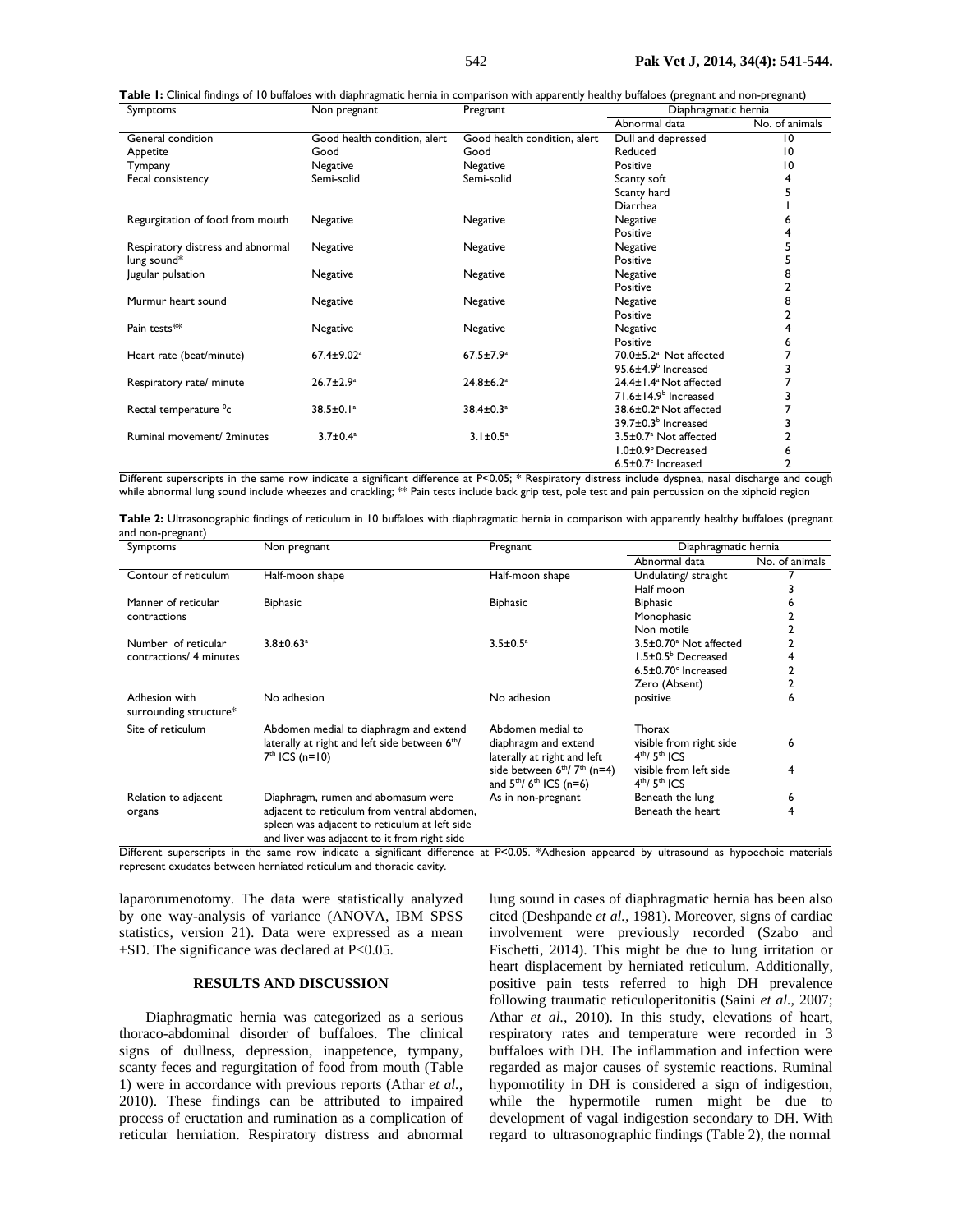



**Fig. 1:** Sonogram of normal buffalo's reticulum with its relation to adjacent abdominal organs (rumen, abomasum, spleen, liver). Imaged from ventral midline of abdomen (A), left  $7<sup>th</sup>$  ICS (B) and right  $6<sup>th</sup>$  ICS (C). Notice the half moon shape of reticulum.

reticulum appeared as a half moon shaped, contracted regularly with biphasic manner. These results were nearly close to the findings in cows (Braun and Goetz, 1994). Also, in buffaloes reticulum was freely movable in abdomen and imaged from area just behind xiphoid cartilage, laterally from both sides at  $6<sup>th</sup>/7<sup>th</sup>$  ICS in 14 buffaloes (10 non, 4 pregnant) and at  $5<sup>th</sup>/6<sup>th</sup>$  ICS in 6 pregnant ones. When it was imaged from ventral abdominal



**Fig. 2:** Sonogram of herniated buffalo's reticulum at thoracic cavity (heart and lung) imaged from left  $4<sup>th</sup>$  ICS (A) and right  $5<sup>th</sup>$  ICS (B). Herniated reticulum appears undulating (A) and half-moon shape (B). The comet tail artifact (arrows) and hypoechoic exudates indicate adhesion between lung and herniated reticulum (B).

wall, it was located immediately adjacent to diaphragm, abomasum and rumen. Moreover, it was neighboring to spleen and liver when imaged from left and right sides, respectively (Fig. 1).

Appearance of a biphasic reticular motility and halfmoon shaped of its contour in the thoracic cavity  $4<sup>th</sup>/5<sup>th</sup>$ ICS confirmed the DH (Kumar and Saini*,* 2011). In the present study, monophasic or absence of reticular motility and undulating contour of reticulum were also observed in thoracic cavity of buffaloes with DH. Therefore, the reliability of ultrasonography in diagnosis of DH based on its location and manner of contraction was doubtful. Other findings including the relation of reticulum with thoracic organs (lung and heart) and position of reticulum at both sides of thorax seen necessary to confirm DH. In this study, herniated reticulum was imaged beneath lung (n=6) and beneath heart (n=4) with or without hypoechoic inflammatory exudates (Fig. 2). The hemato-biochemical findings of diseased animals' revealed leukocytosis, significant increase in protein, globulin and fibrinogen when compared with controls (Table 3). Generally, this result was observed in cattle with chronic inflammatory conditions as in traumatic reticuloperitonitis.